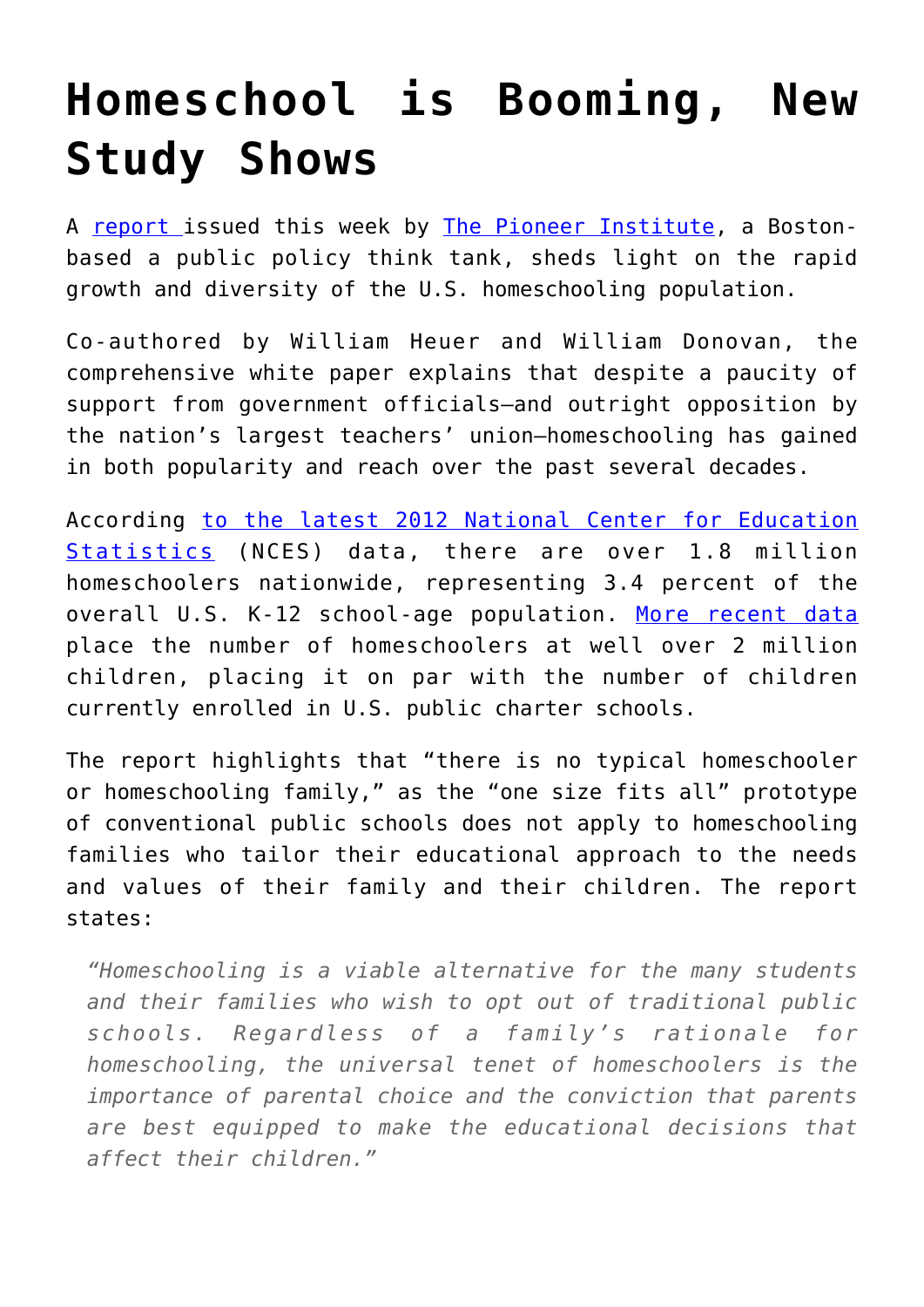In tracing the history of 19th compulsory schooling laws to the modern education choice movement, the report reminds us that Horace Mann, the proclaimed "father of American public education" who passed the nation's first compulsory schooling statute in Massachusetts in 1852, homeschooled his own three children with no intention of sending them to the common schools he mandated for others.

## The report says about Mann:

*"This hypocrisy of maintaining parental choice for himself while advocating a system of public education for others seems eerily similar to the mindset that is so common today: Many people of means who can choose to live in districts with better schools or opt for private schools resist giving educational choices to those less fortunate."*

As the fastest-growing alternative educational option, increasing at rate of 3 percent per year, homeschooling continues its ascent into the mainstream with families choosing to homeschool for a variety of reasons, from a clear lifestyle choice to a lack of quality alternative education options.

*"Despite their disparate philosophies on how and why they homeschool," the report finds that homeschooling families "have been united in their belief that parental choice in deciding to homeschool and the manner in which their children are educated is an intrinsic right, one which should not be usurped by the state…They also hold to the belief that the overall environment of traditional public school systems is not conducive to the educational goals they have for their offspring."*

Legal in all 50 states since 1993, homeschooling represents a diverse cross-section of the American population. Demographically, Hispanics now comprise 15 percent of the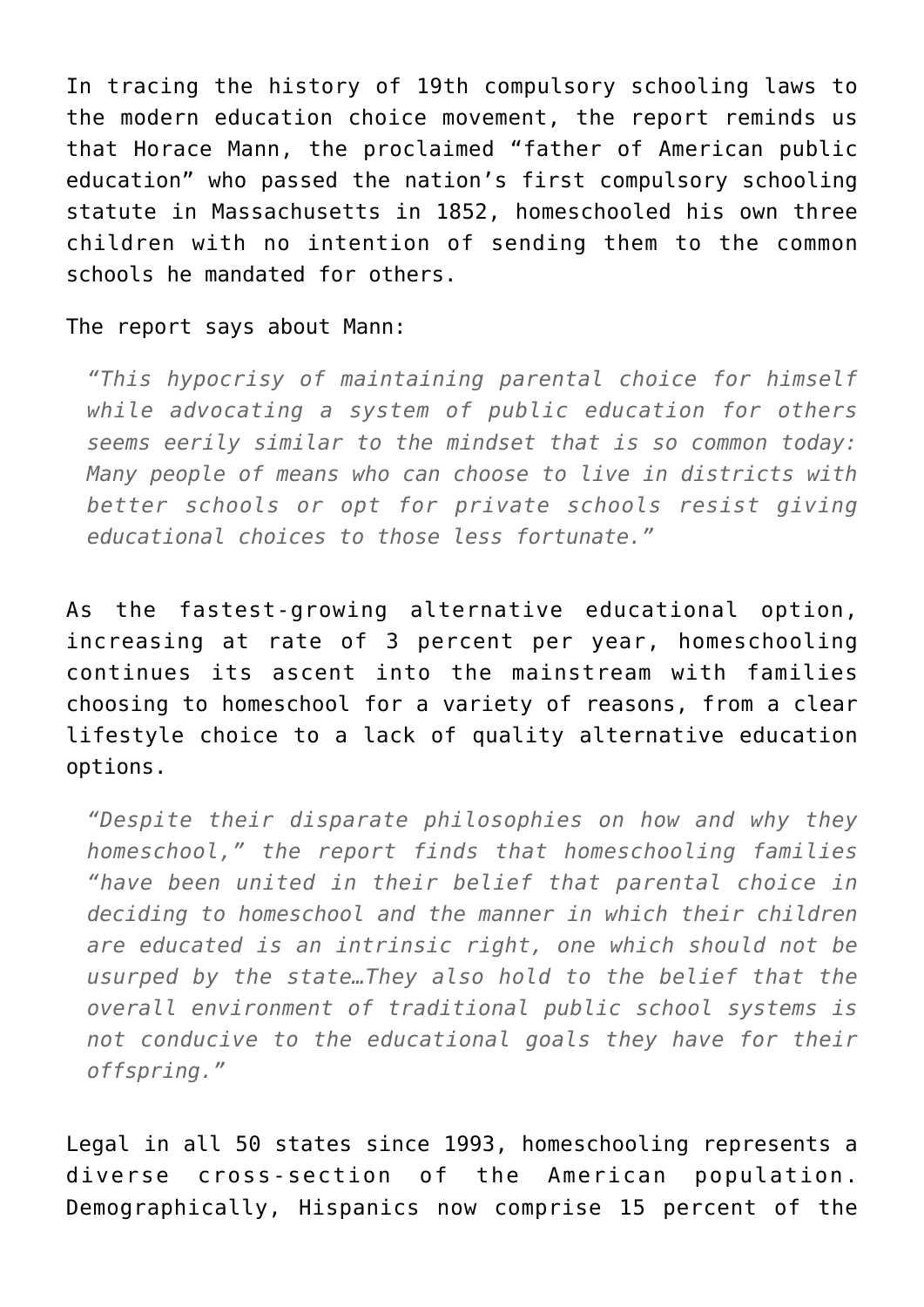homeschooling population, and black homeschooling families represent 8 percent–a number the report cites as doubling in the 2007-2011 timeframe.

Highlighting NCES data, the report reveals that 16 percent of homeschooling parents are educating a child with a physical or mental health issue, and more than 15 percent have a child with "other special needs."

Homeschooling parents assume all educational costs for their children, but homeschooling vouchers and tax credits are hotly contested within the homeschooling community, with many parents and advocates unwilling to accept the additional regulatory oversight that would likely come with public funding.

Still, homeschoolers pay taxes for schools they don't use and reduce overall taxpayer burden:

*"Just like private and parochial school students (but unlike charter school students), homeschoolers not only bear the brunt of their own educational costs but also pay the same taxes to fund their district schools which they generally do not utilize to any large degree. Using the latest NCES figures reflecting the national average expenditure of \$11,011 per public school student, the two million homeschoolers essentially reduce public education costs by some \$22 billion per year."*

The geographic, demographic, and ideological diversity of the expanding homeschooling population is leading to many pathways of educational and pedagogical innovation:

*"As learning, rather than schooling, becomes more the norm there may be much that traditional schools can learn from homeschoolers. Some characteristics that are inherent in*